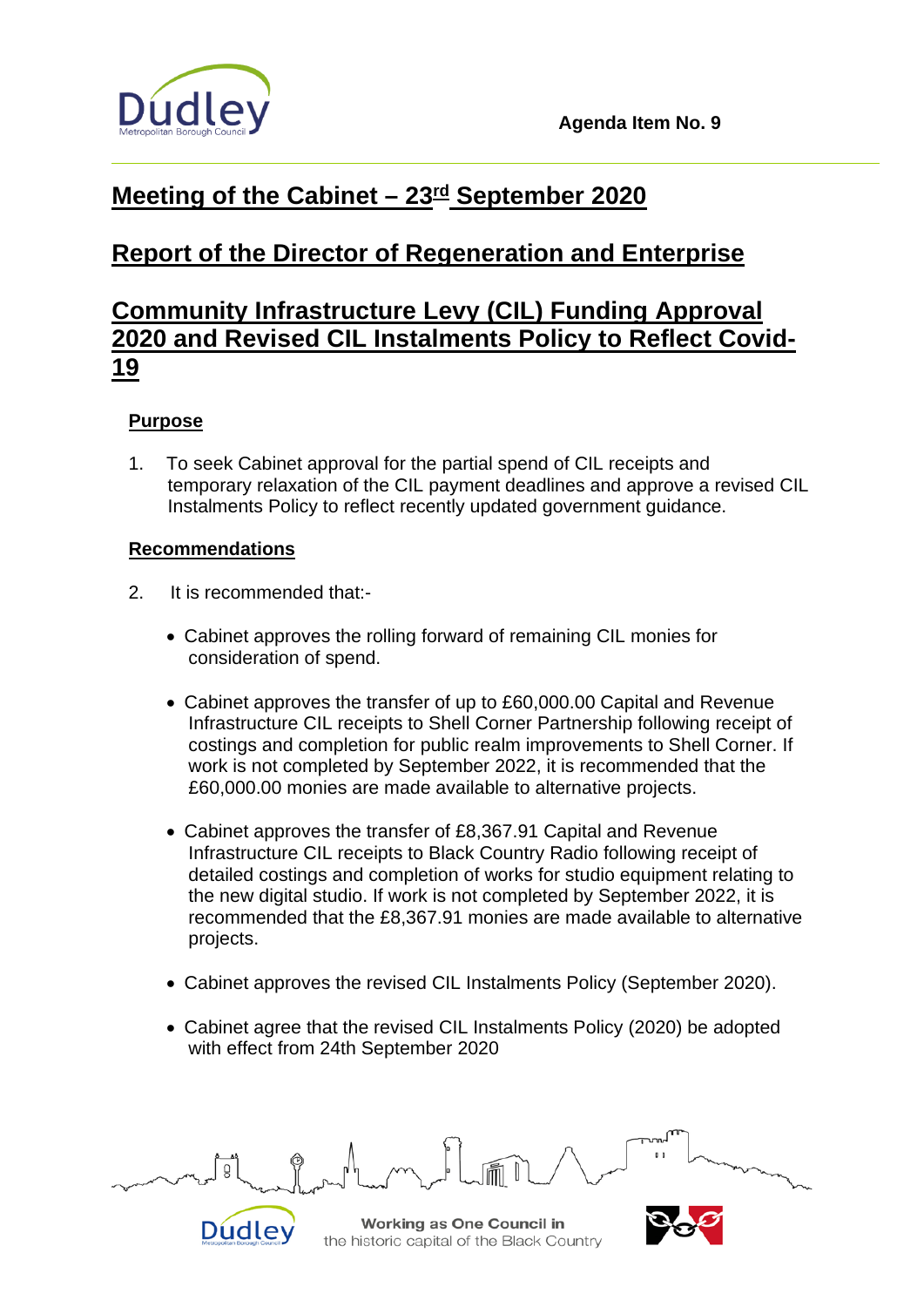## **Background**

3. CIL is a mechanism to secure financial contributions from developers on certain viable developments to fund or part fund infrastructure required to support growth and regeneration within the Borough. CIL monies can be used to fund provision, improvement, replacement, operation or maintenance of infrastructure to support the development of the area.

#### Regulation 123 List Funding Approval

- 4. Any council that implements a CIL is required to have a Regulation 123 List. This is a list of specific costed projects and types of infrastructure that have been identified by various infrastructure providers across the Borough as candidates to be funded or part funded by CIL monies. It should be noted that inclusion on the List does not guarantee that CIL monies will in the future be allocated to the project, however CIL monies cannot be allocated to a project that is not included on the List.
- 5. The Regulation 123 List will cease to exist, in line with Government Regulations, by 31st December 2020. It will be replaced by the Infrastructure Funding Statement, which will incorporate all planning obligations.

#### Spend of CIL receipts

6. Cabinet approved the process for the allocation and spend of CIL monies at its meeting on 26<sup>th</sup> October 2016. In relation to the spend of CIL receipts, the CIL regulations require that they are split into 3 categories as follows:

| <b>Capital and Revenue</b>     | 80% (or 70% where a              |  |  |
|--------------------------------|----------------------------------|--|--|
| Infrastructure Funding         | Neighbourhood Plan* is in place) |  |  |
| Neighbourhood Funding          | 15% capped at £100 per dwelling  |  |  |
|                                | (or 25% in areas where a         |  |  |
|                                | Neighbourhood Plan* is in        |  |  |
| <b>Administrative Expenses</b> | Up to $5%$                       |  |  |

 *\*NB there are currently no Neighbourhood Plans in Dudley*

7. Council agreed at its meeting on 9<sup>th</sup> April 2018, that any capital expenditure approved by Cabinet in future to be funded from CIL was to be included in the Capital Programme.

| m                                                                      | $T$ und |
|------------------------------------------------------------------------|---------|
| Working as One Council in<br>the historic capital of the Black Country |         |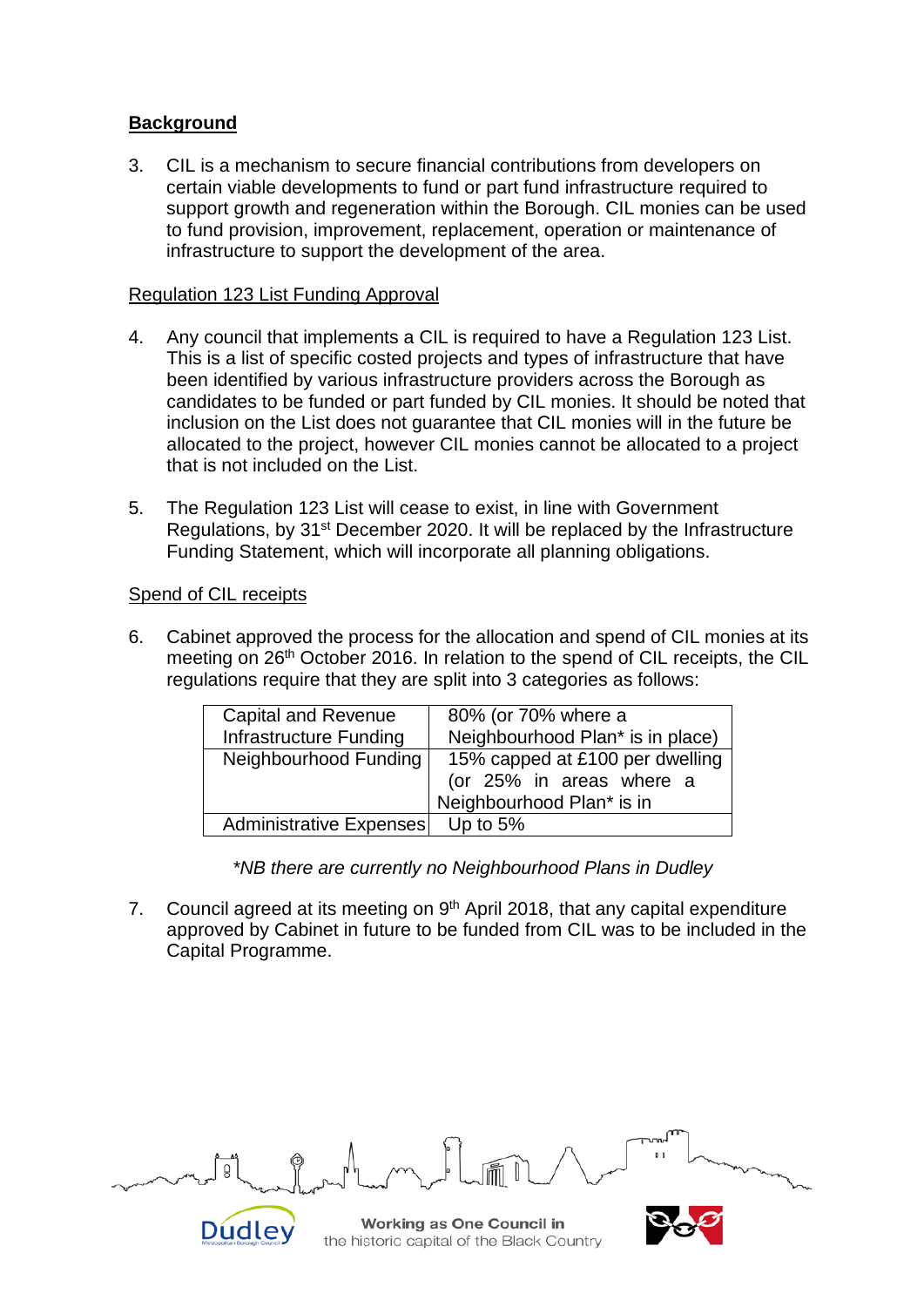### Capital and Revenue Infrastructure Funding CIL receipts

- 8. These CIL receipts can be used to fund the provision, improvement, replacement, operation or maintenance of infrastructure to support the development of an area.
- 9. At the end of the 2019/20 financial year, a total of £632,516.90 has been received since the introduction of CIL (of which £511,818.00 has been previously allocated). Three bids were submitted to the Council for consideration. These were as follows:
	- a) £58,560.00 For the erection of the Stourbridge parapet enhancement and celebration of 'Monarch's Way' (Public Art) (submitted by Transitions Stourbridge and Dudley Metropolitan Borough Council Artist).
	- b) £60,000.00 For public realm improvements to Shell Corner (submitted by Shell Corner Partnership and Councillor Sahota).
	- c) £8,367.91 Studio equipment for the new digital studio/station for Black Country Radio (submitted by Black Country Radio).
- 10. The bids were considered by a CIL Assessment Panel comprising of Dudley MBC officers in April 2020. The outcomes were as follows:
	- a) The upgrading of studio equipment for Black Country Radio satisfied criteria for CIL funding and scored 33 out of a possible 40 against the Scoring Prioritisation Matrix.
	- b) The public realm improvements to Shell Corner satisfied criteria for CIL funding and scored 29 out of a possible 40 against the Scoring Prioritisation Matrix.
	- c) The Stourbridge parapet enhancement and celebration of Monarch's Way satisfied criteria for CIL funding and scored 25 out of a possible 40 against the Scoring Prioritisation Matrix.
- 11. The upgrading of studio equipment for Black Country Radio and public realm improvements at Shell Corner have both satisfied the criteria for CIL funding and scored the highest against the Scoring Prioritisation Matrix.
- 12. Members should note that, at the time of the panel meeting (April 2020), there were insufficient CIL funds available to fund any further project proposals.

**Working as One Council in** Dudley the historic capital of the Black Country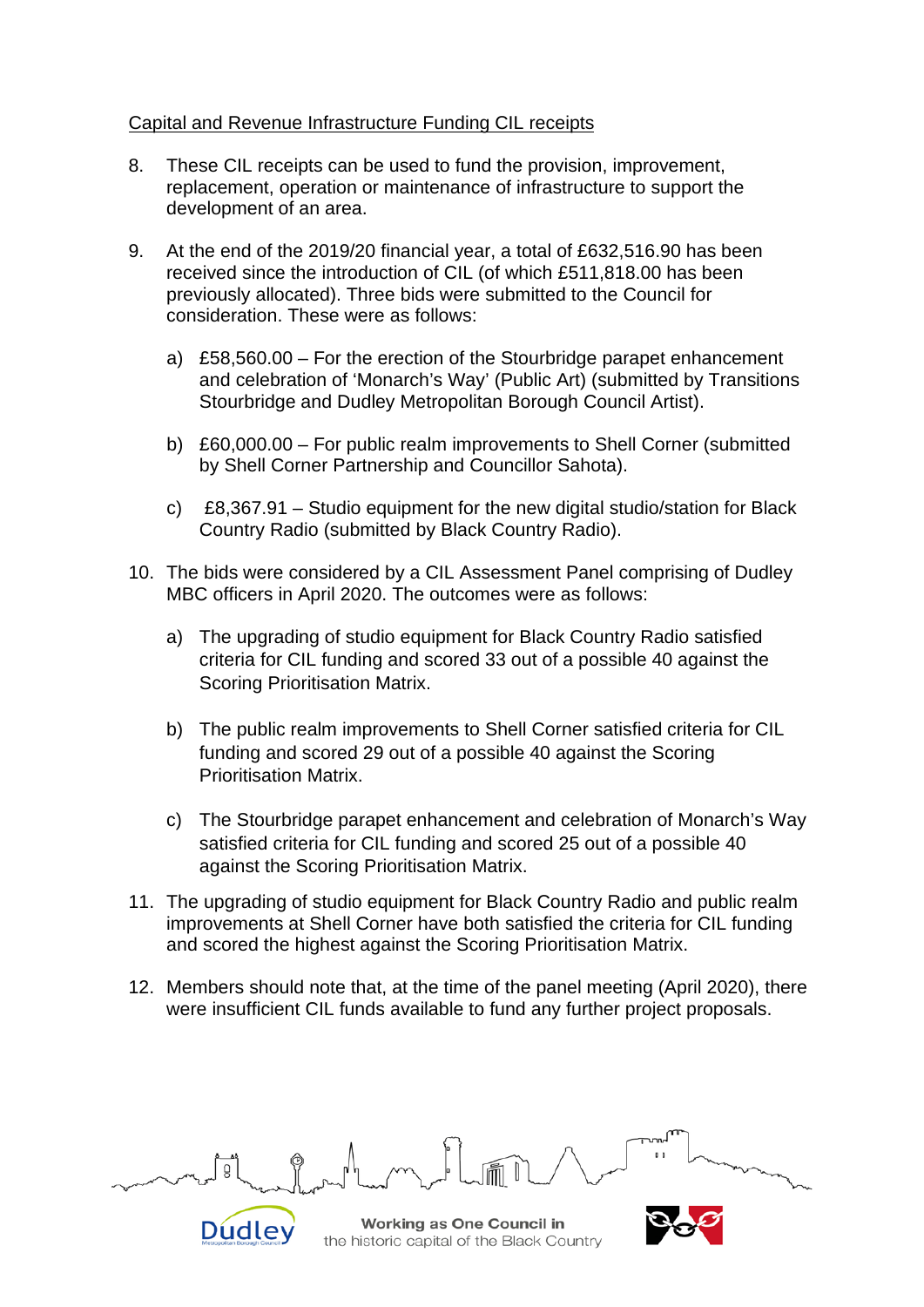## Capital and Revenue Infrastructure Funding CIL receipts

13. The remaining CIL monies (as of March 2020) and funding received from April 2020 onwards will be incorporated into the forthcoming Infrastructure Statement.

### Revised Community Infrastructure Levy Instalments Policy to Reflect Covid-19

- 14. On 13<sup>th</sup> July 2015 the Council adopted its CIL Charging Schedule, with implementation in 1<sup>st</sup> October 2015, and introduced an instalments policy which allowed for payments to be phased on CIL charges that were in excess of £20,000. The purpose of the instalments policy was to assist the viability and delivery of development by taking account of financial restrictions associated with the development industry. Without such a policy the total CIL charge would be required to be paid within 60 days of commencement of a development.
- 15. In light of Covid-19 and the expected economic impact on the development and construction industries, a revised instalments policy is proposed in order to temporarily relax the CIL payment deadlines. This reflects recently updated government guidance which encourages Councils to amend existing CIL instalment policies considering Covid-19 for yet un-commenced chargeable development.
- 16. The revised policy will apply to both CIL liable planning applications that are granted permission following the adoption of the revised policy and to existing permissions which have not yet commenced. Those developments that have already commenced will be required to comply with the original 1<sup>st</sup> October 2015 policy, which is required by regulations. Once the financial effects of Covid-19 have eased the intention is for the instalments policy to revert to the original version, which will require Cabinet approval at the appropriate point in time. The revised policy alters the existing policy by adding 6 months (180 days) to each of the payment deadlines. The benefit of this is that it will help with all scales of developments and types of developers across the District equally.
- 17. A period of 6 months is considered enough time to sufficiently overcome the financial impacts of Covid-19. The existing and proposed revised CIL Instalments Policies are set out in Appendix 1.

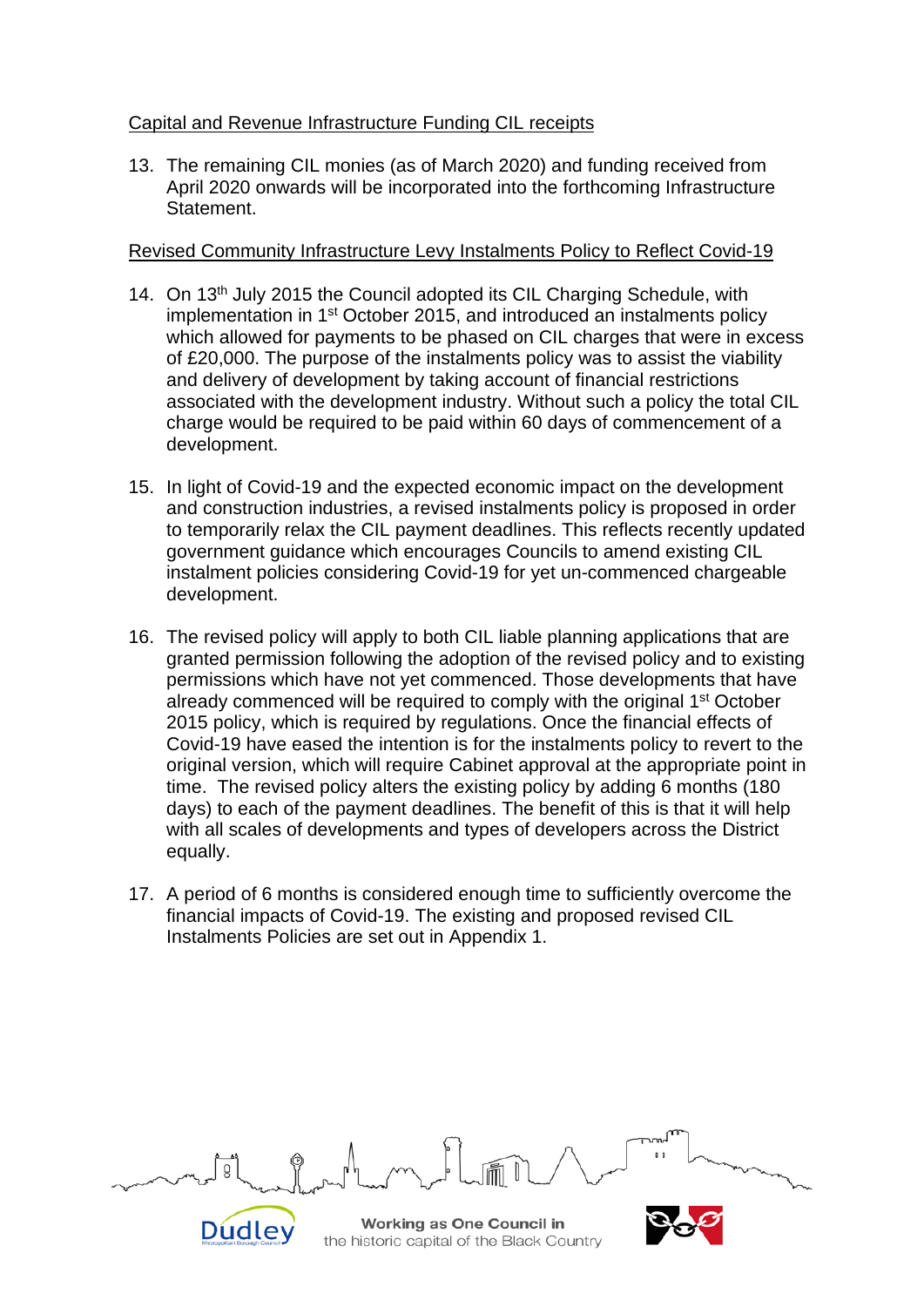## **Finance**

18. As of the end of March 2020, a total of £790,646.13 of income has been received since the introduction of CIL. As detailed in the body of the report, this has been allocated as follows:

| Capital & Revenue Infrastructure Funding (80%)      | £632,516.90 |
|-----------------------------------------------------|-------------|
| Neighbourhood Funding (15%)                         | £118,596.92 |
| Administrative Expenses Funding (5%)                | £39,532.31  |
| Total                                               | £790,646.13 |
| <b>Allocation to Canal &amp; River Trust</b>        | £30,000.00  |
| Allocation to Dudley MBC Borough Artist             | £44,500.00  |
| Allocation to Dudley MBC Project Engineer           | £200,000.00 |
| Allocation to Friends of Mary Stevens Park          | £72,318.00  |
| Allocation to Dudley MBC Design & Delivery          | £165,000.00 |
| Allocation to Woodsetton Charitable Trust           | (E496.00)   |
| (WCT were unable to sign the CIL contract and       |             |
| therefore monies have been returned to the CIL pot) |             |
| <b>Total Allocated as of March 2020</b>             | £511,818    |
| To be allocated (subject to Cabinet approval)       |             |
| Shell Corner - public realm improvements            | £60,000.00  |
| <b>Black Country Radio</b>                          | £8,367.91   |
| <b>Overall Allocated Funds</b>                      | £580,185.91 |

- 19. Of the Capital and Revenue Infrastructure amount, including the amounts detailed in this report, £580,185.91 has been allocated to projects. This leaves £52,330.99 which will be now incorporated into the forthcoming Infrastructure Statement.
- 20. To date, no monies have been allocated through the Neighbourhood Funding. As of March 2020, £118,596.92 had still to be allocated.
- 21. The revising of the instalments policy will not affect the amount of CIL to be paid on liable developments, it temporarily provides more flexibility to developers as to when their payments are required to be made. Whilst there will be an inevitable temporary delay to the receipt of CIL payments to the Council, it will not affect the total amount that will ultimately be paid.

| m<br>ր/կ                                                               | T |
|------------------------------------------------------------------------|---|
| Working as One Council in<br>the historic capital of the Black Country |   |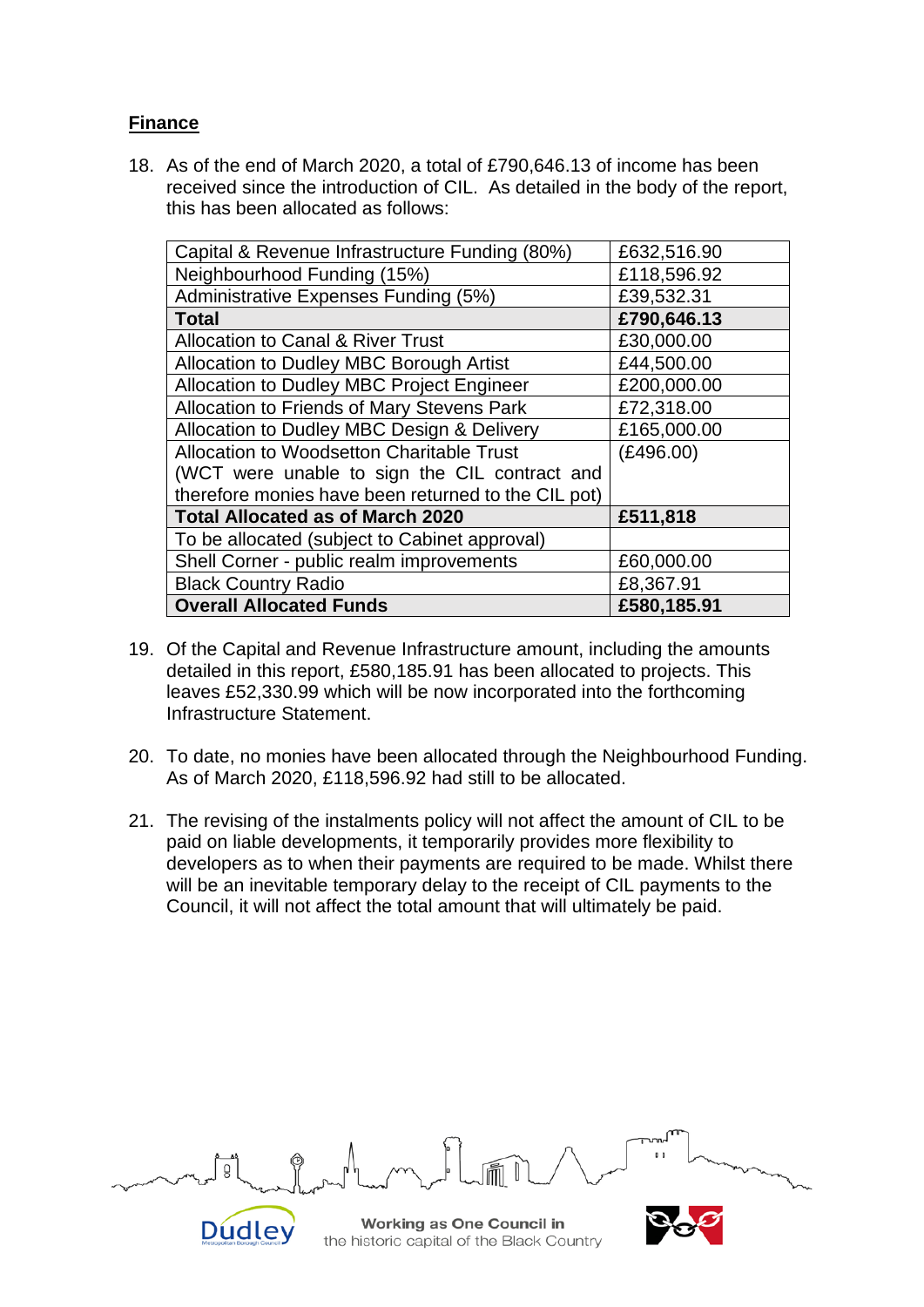## **Law**

- 22. CIL, including the requirement for a Regulation 123 List and the spend of CIL receipts, came into force on 6<sup>th</sup> April 2010 through the Community Infrastructure Levy Regulations (as amended). The Planning Act 2008 provides a wide definition of the infrastructure that can be funded by the Levy, including flood defences, health, transport and social care facilities (list is not exhaustive).
- 23. The Regulations do not permit Affordable Housing to be funded through CIL as this will continue to be collected through traditional planning obligations. The three mandatory tests which must, as a matter of law, be satisfied when seeking planning obligations are set out in Regulation 122 of the CIL Regulations 2010 (as amended) namely: they must be a) necessary to make the development acceptable in planning terms b) directly related to the development and c) fairly and reasonably related in scale and kind to the development.
- 24. A revised instalments policy is proposed in order to temporarily relax the CIL payment deadlines. This reflects recently updated government quidance<sup>[1](#page-5-0)</sup> which came into force in July 2020 and which encourages Councils to amend existing CIL instalment policies considering Covid-19 for as yet uncommenced chargeable development.

## **Equality Impact**

25. The proposals take into account the Council's Policy on Equality and Diversity, and monitoring of the use of funding will be undertaken, including by groups with protected characteristics, in a similar way to has recently been introduced for Community Forum Grants. An up to date spend procedure for S106 and an appropriate CIL regime will assist in ensuring that the mitigation and benefits of development are addressed across the Borough. This will include meeting the needs of children and young people by seeking to provide sufficient facilities for them as well as having a positive impact on future generations.

#### **Human Resources/Organisational Development**

26. Applying the revised policy can be met within existing resources and there are no implications on human resources. It is proposed to bring the revised policy into effect from 24<sup>th</sup> September 2020.

<span id="page-5-0"></span>

|                                                                        | T |
|------------------------------------------------------------------------|---|
| Working as One Council in<br>the historic capital of the Black Country |   |